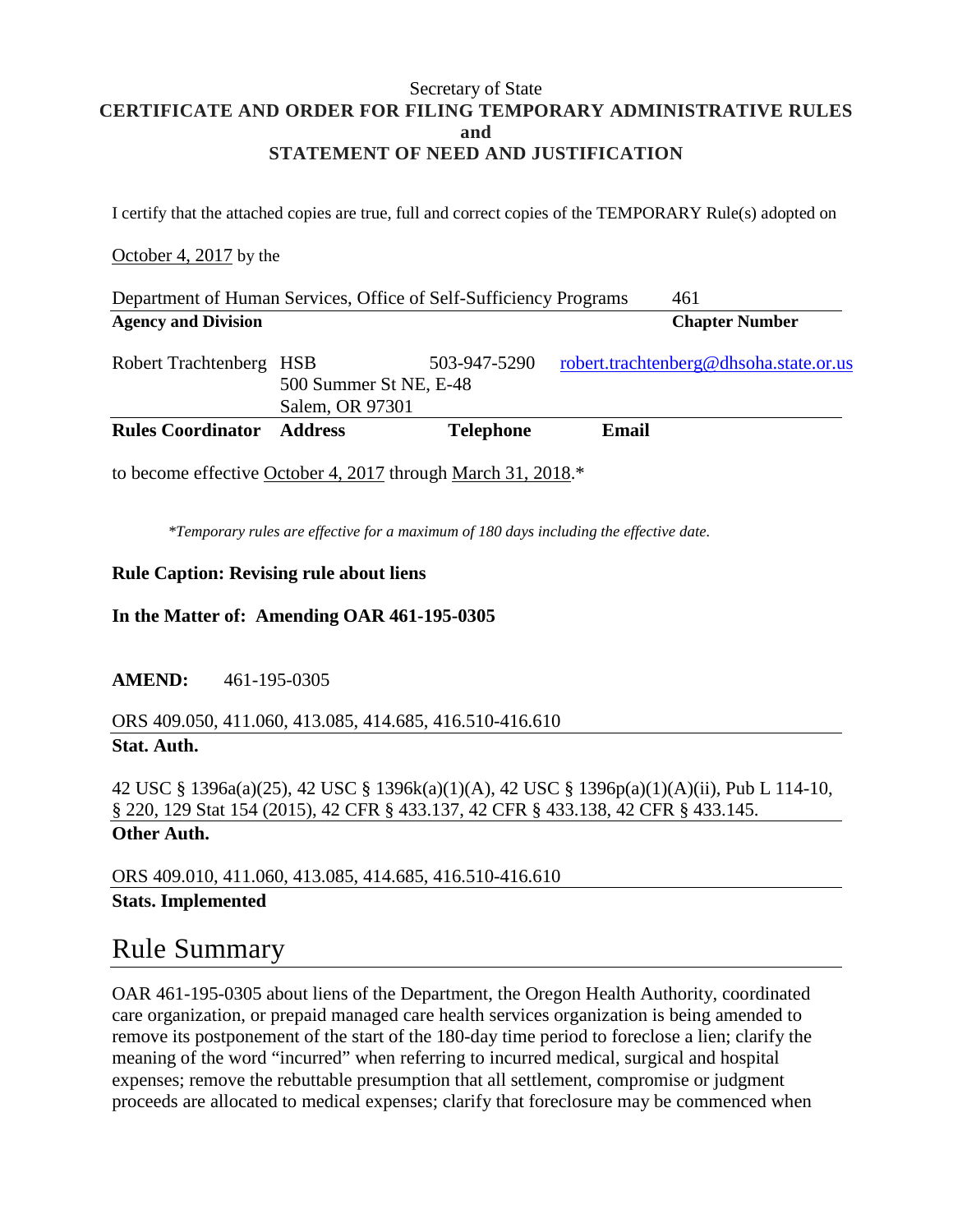funds are disbursed to an agent of the recipient; indicate that this rule also applies to any coordinated care organization or prepaid managed care health service organization that received an assignment of a lien, and identify other rules that define terms used in this rule. These changes align the rule with the legal authority of the Department and the Oregon Health Authority, and some are needed to comply with federal law (Public Law 114-10, Section 220 that takes effect on October 1, 2017).

The rule text showing changes is available at [http://www.dhs.state.or.us/policy/selfsufficiency/ar\\_temporary.htm.](http://www.dhs.state.or.us/policy/selfsufficiency/ar_temporary.htm)

# Need for the Rules

OAR 461-195-0305 needs to be amended to align with the legal authority of the Department and the Oregon Health Authority under state and federal law by removing its postponement of the start of the 180-day time period to foreclose a lien; clarifying the meaning of the word "incurred" when referring to incurred medical, surgical and hospital expenses; removing the rebuttable presumption that all settlement, compromise or judgment proceeds are allocated to medical expenses; clarifying that foreclosure may be commenced when funds are disbursed to an agent of the recipient; indicating that this rule also applies to any coordinated care organization or prepaid managed care health service organization that received an assignment of a lien, and identifying other rules that define terms used in this rule.

# Documents Relied Upon

None

# Justification of Temporary Rules

The Department finds that failure to act promptly by amending OAR 461-195-0305 will result in serious prejudice to the public interest, the Department, and the Oregon Health Authority. The Department needs to proceed by temporary rule at this time to comply with federal law changes taking effect on October 1, 2017 as well as other laws about agency authority.

Approved for Filing:

Mike McCormick Date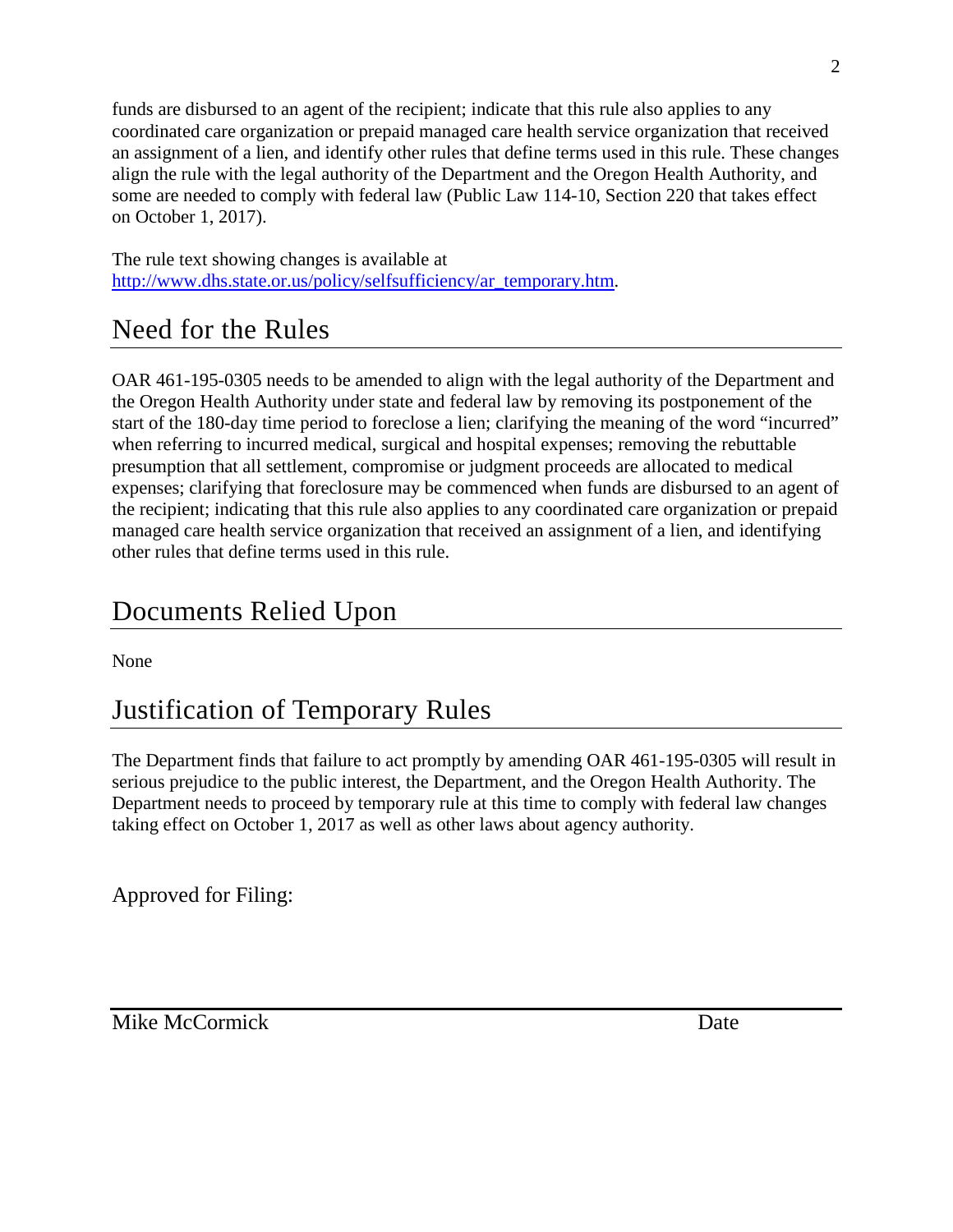#### 461-195-0305 1-0710-4-17

Lien of the Department, Coordinated Care Organization, or Prepaid Managed Care Health Services Organization

- (1) Whenever a *recipient* (see OAR 461-195-0301) has a *claim* (see OAR 461-195-0301) for damages for a *personal injury* (see OAR 461-195-0301), the Department *Department*  (see OAR 461-195-0301) shall have a lien upon the amount of any *judgment* (see OAR 461-195-0301) in favor of a *recipient* or amount payable to the *recipient* under a *settlement* (see OAR 461-195-0301) or *compromise* (see OAR 461-195-0301) as a result of that *claim* for all *assistance* (see OAR 461-195-0301) received from the date of the injury to---
	- (a) The date of satisfaction of the *judgment* favorable to the *recipient*; or
	- (b) The date of the payment under the *settlement* or *compromise*.
- (2) The person or public body, agency or commission bound by the *judgment*, *settlement*, or *compromise* shall be responsible for immediately informing the Department's Personal Injury Liens Unit (see OAR 461-195-0310 for address) when a *judgment* has been issued or a *settlement* or *compromise* has been reached so that the exact amount of the Department's lien of the *Department* may be determined. For the purposes of this rule, immediately means within ten calendar days. If the Department is not timely notified, the 180 day limitation in ORS 416.580(1) does not begin to run until the Department's Personal Injury Liens Unit has actual notice of a *settlement*, *compromise*, or *judgment*.
- (3) The lien will does not attach to the amount of any *judgment*, *settlement*, or *compromise* to the extent of the attorney fees, costs and expenses which the *Recipient recipient* incurred in order to obtain that *judgment*, *settlement*, or *compromise*.
- (4) The lien will does not attach to the amount of any *judgment*, *settlement*, or *compromise* to the extent of medical, surgical and hospital expenses personally incurred by such the *recipient* on account of the *personal injury* giving rise to the *claim*, for which *assistance* was not provided or paid. For purposes of OAR 461-195-0301 to 461-195-0350, personally incurred expenses are limited to those expenses not covered by the Department, and for which the client is personally liable at the time of judgment, settlement, or compromise. personal injuries for which the *recipient* had a *claim* or *action* (see OAR 461-195-0301). "Incurred" refers only to those medical, surgical and hospital expenses the *recipient* has paid or is legally obligated to pay at the time of the *judgment*, *settlement*, or *compromise*, excluding any expenses that a third party will reimburse the *recipient*.
- (5) The Department's lien of the *Department* must be satisfied or specific approval must be given by the Department's *Department* staff of the Personal Injury Liens Unit's staff Unit before any portion of the *claim judgment*, *settlement*, or *compromise* is released to the *recipient*. There is a rebuttable presumption that the entire proceeds from any judgment,